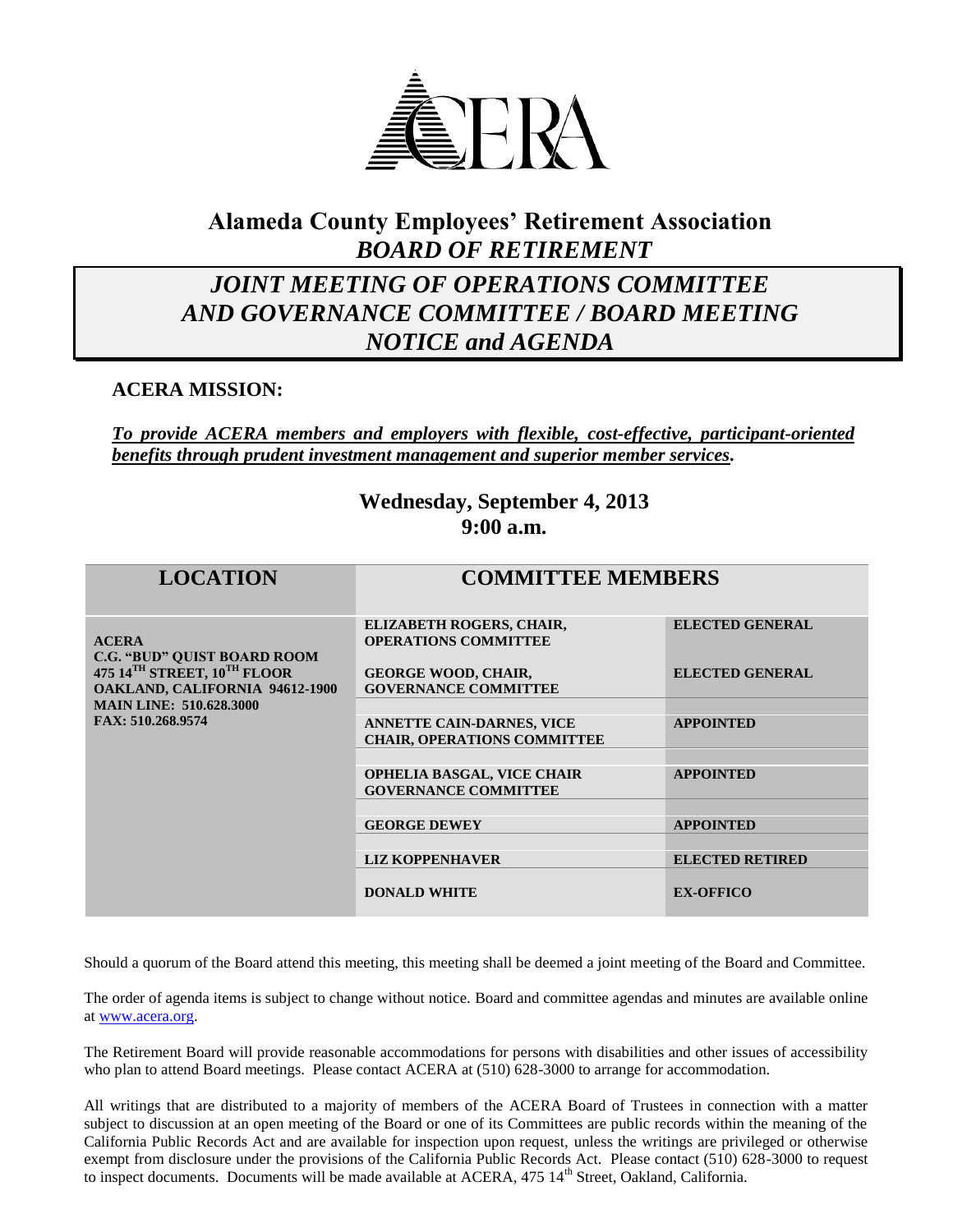**NOTICE and AGENDA, Page 2 of 5 – Wednesday, September 4, 2013**

**Call to Order:** 9:00 a.m.

### **Action Items: Matters for Discussion and Possible Motion by the Committee**

**1. Review, discussion and possible motion to adopt the amendments, if any, to the Chief Executive Officer Job Description and Delegation of Authority** Margo Allen

Marguerite Malloy

Recommendation

Staff recommends that the Governance Committee recommend to the Board of Retirement that the Board adopt the amendments, if any, to the Chief Executive Officer Job Description and Delegation of Authority.

**2. Review, discussion and possible motion to adopt the amendments, if any, to the Conflict of Interest Code**

> - Lori Schnall - Marguerite Malloy

Recommendation

Staff recommends that the Governance Committee recommend to the Board of Retirement that the Board adopt the amendments, if any, to the Conflict of Interest Code.

**3. Review, discussion and possible motion to adopt the amendments, if any to the Conflict of Interest Policy**

> - Lori Schnall Marguerite Malloy

#### Recommendation

Staff recommends that the Governance Committee recommend to the Board of Retirement that the Board adopt the amendments, if any, to the Conflict of Interest Policy.

**4. Review, discussion and possible motion to adopt the amendments, if any, to the Trustee Education Policy**

> - Lori Schnall Marguerite Malloy

#### Recommendation

Staff recommends that the Governance Committee recommend to the Board of Retirement that the Board adopt the amendments, if any, to the Trustee Education Policy.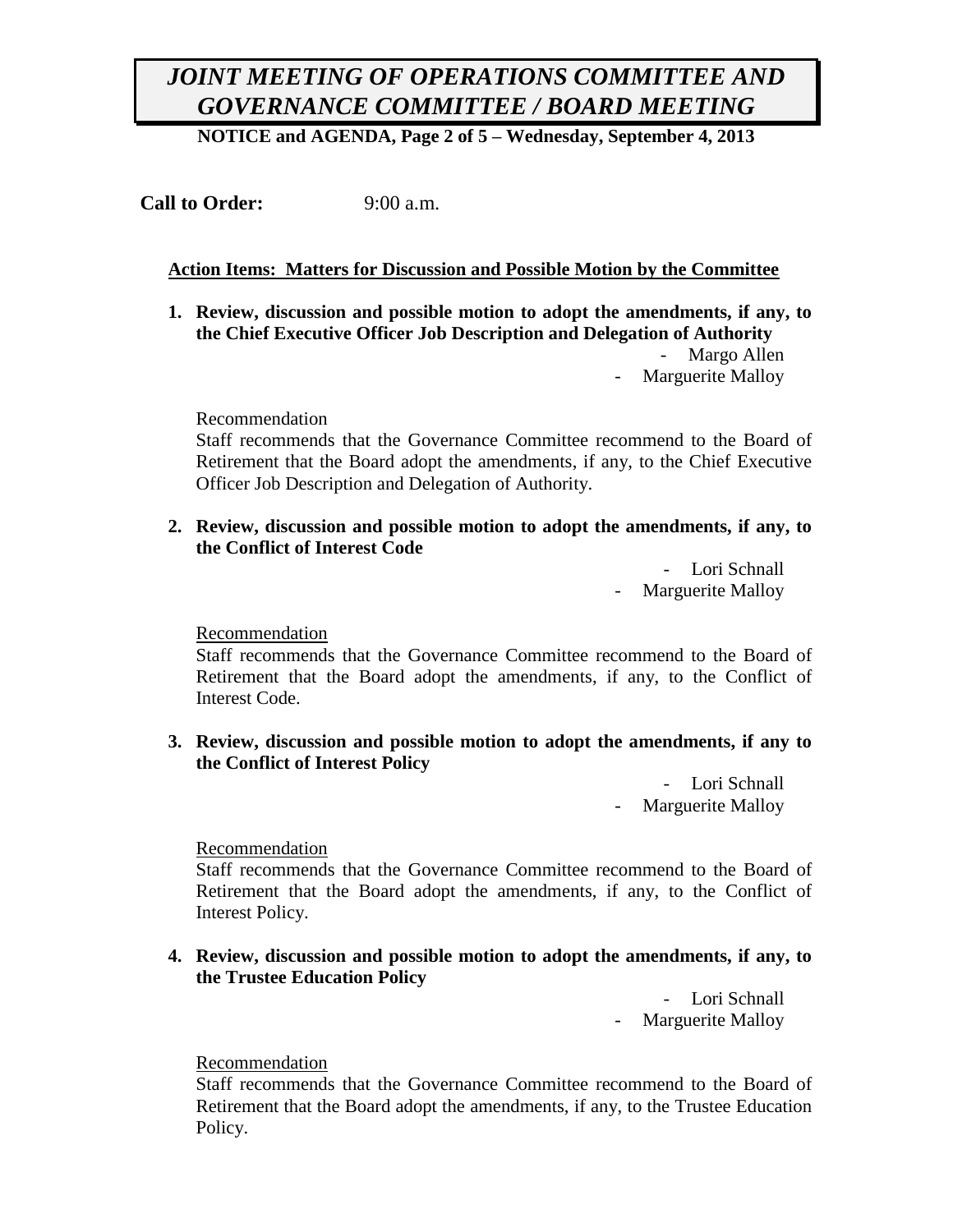**NOTICE and AGENDA, Page 3 of 5 – Wednesday, September 4, 2013**

**5. Discussion and possible motion to reassign the Trustee Education Policy to the Operations Committee to review annually in conjunction with the Travel Policy**

> - Lori Schnall Marguerite Malloy

### Recommendation

Staff recommends that the Governance Committee recommend to the Board of Retirement that the Board reassign the Trustee Education Policy to the Operations Committee to review annually in conjunction with the Travel Policy.

**6. Review, discussion and possible motion to adopt the amendments, if any, to the Board Travel Policy**

> - Lori Schnall Marguerite Malloy

#### Recommendation

Staff recommends that the Operations Committee recommend to the Board of Retirement that the Board adopt the amendments, if any, to the Board Travel Policy.

**7. Discussion and possible motion on Trustees' request to approve incurring business related expenses which exceed the annual allotment as stated in the ACERA Travel Policy**

Margo Allen

### Recommendation #1

Staff recommends that the Operations Committee recommend to the Board of Retirement that the Board approve Trustee Dale Amaral's request to approve incurring business related expenses, in connection with his participating in the 2013 Milken Conference, which exceed the annual allotment as stated in ACERA's Travel Policy.

#### Recommendation #2

Staff recommends that the Operations Committee recommend to the Board of Retirement that the Board approve Trustee Annette Cain-Darnes' request to approve incurring business related expenses, in connection with her participating in the 2013 Milken Conference, which exceed the annual allotment as stated in ACERA's Travel Policy.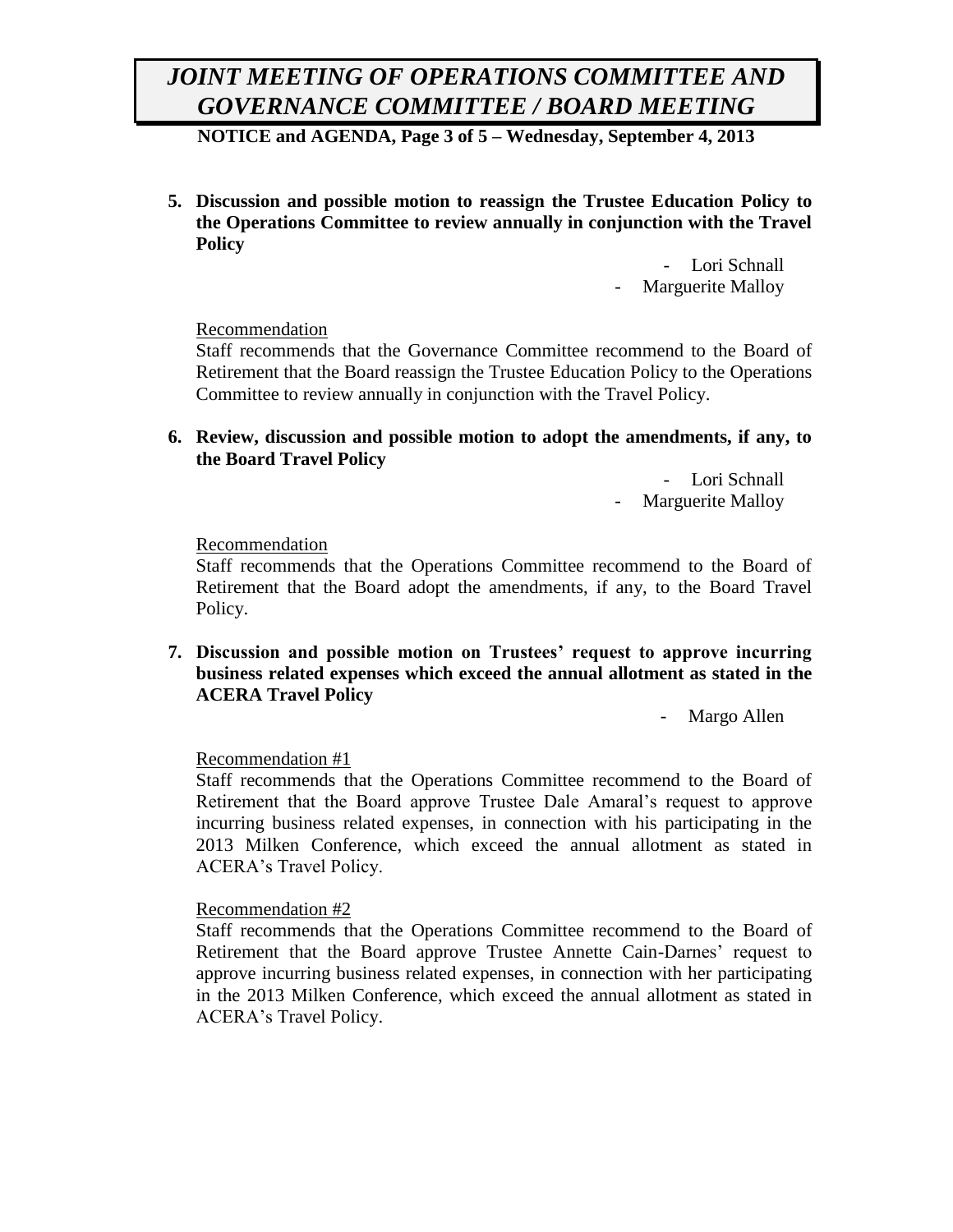**NOTICE and AGENDA, Page 4 of 5 – Wednesday, September 4, 2013**

**8. Discussion and possible motion to adopt signatory authority criteria for contract execution**

> - Lori Schnall Marguerite Malloy

### Recommendation

Staff recommends that the Operations Committee recommend to the Board of Retirement that the Board adopt the signatory authority criteria for contract execution for the calendar year 2013.

### **Information Items: These items are not presented for Committee action but consist of status updates and cyclical reports**

**1. Operating Expenses – Budget vs Actual as of July 31, 2013** Report on the status of ACERA's budget as of July 31, 2013

Margo Allen

**2. Participating Employer Audits** Report of the proposed participating employer audit plan and strategy

- Harsh Jadhav

## **3. Milken Conference Fee Discount** Report on the Milken conference fee discount

- Marguerite Malloy

## **Trustee/Public Input**

## **Future Discussion Items**

## *Governance Committee*

- Board Governance and Policy Development Process
- Board Operations Policy
- Chief Executive Officer Annual Performance Evaluation Policy
- Committee Operations Policy
- Senior Management Contingency Plan

## *Operations Committee*

- Voluntary Elected Member Employer Reimbursement Policy
- Communications Group Efficiencies / Performance Measures
- Statement of Reserves
- 2014 Board Election Update
- SRBR Death Benefit Reserve